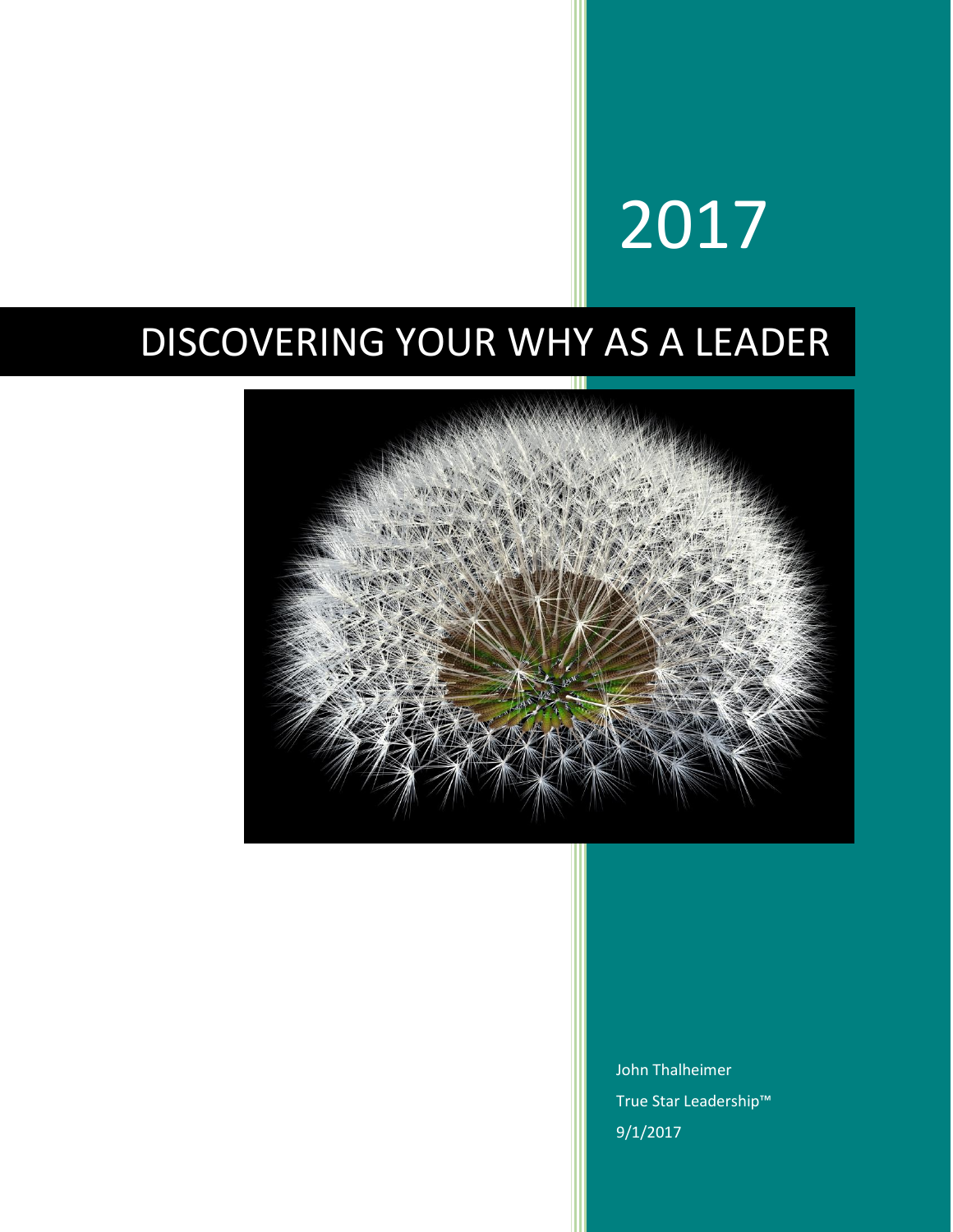

In Simon Sinek's 2009 Tedx Talk he discusses the importance of organizations and individuals defining their WHY. He suggests that people buy from you not because of what you do but

because of why you do it. He goes on to define why as a purpose, cause or belief. He uses the example of Apple whose "WHY" is "In everything we do, we believe in challenging the status quo; we believe in thinking differently."

As I talk to my clients and participants in my seminars, they often wonder, "How do I and my business discover my WHY?" It isn't as easy as going to your local Walmart and pulling one of the shelves. It takes introspection and time to find what is important to you.

To discover our WHY, we cannot rely on logic or reason alone, because our WHY is shaped within the Limbic System where our emotions, memory, learning, and motivation exists or as Sinek explains the part of the brain which allows us to make the right decisions.

#### **So how do we discover our WHY?**

Before I answer that let's go back to a time when humans gathered around an open fire and told stories. The storyteller enchanted the villagers by weaving tales of love and war, tragedy and comedy, and real and fantasy. The storyteller knew instinctively that those stories that best tapped into the emotions of the villagers were best remembered.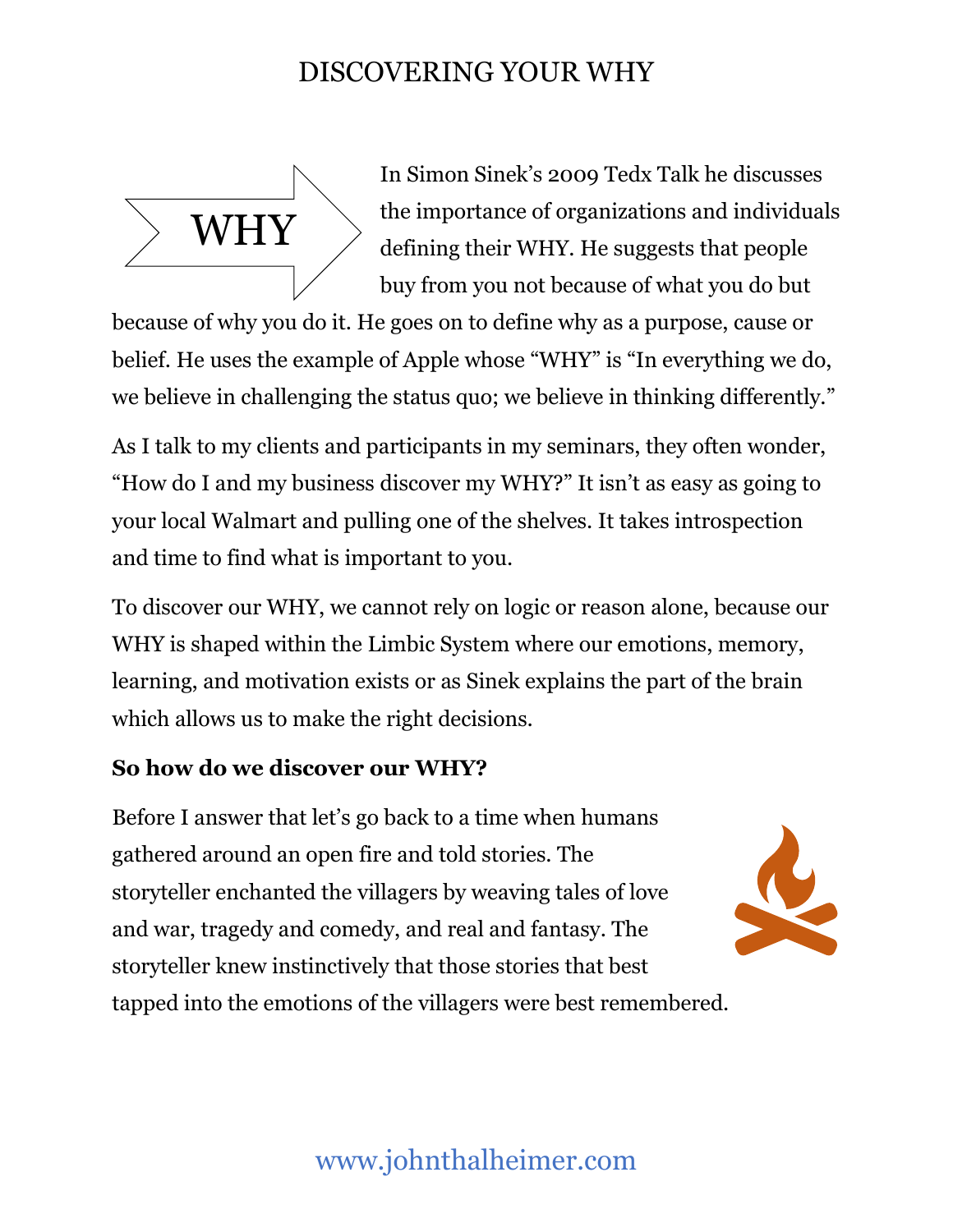When we are defining our WHY, we want it to have the same reaction as those stories of yesteryear. We want it to tap into the emotions of our listeners, whether they are coworkers, customers or investors.

**One way to discover our WHY is to tell our story.** However, instead of starting in the beginning, it is best to write the last page first. Use the questions below to write the last page of your story.

- $\Box$  What did you accomplish?
- $\Box$  What cost (riches, relationships, recognition, or rewards) were you willing to sacrifice?
- $\Box$  At the end of the story, who stands with you?
- $\Box$  What was the greatest lesson you learned?
- $\Box$  What major plot twist changed your life?
- □ What challenges did you overcome?
- $\Box$  How did you leave the world the better place?
- $\Box$  Paint the scene where are you at the end of the story?
- $\Box$  What conflict did you triumph over?
- $\Box$  What drove you to achieve his or her dreams?

After you finish answering the questions you should have a better understanding of what you want to accomplish, how you will do it and why it is important for it to happen.

For instance, when I did this exercise it looked like this.

MY WHY: Great Leaders Make Organizations Better. MY HOW: Providing the necessary guidance and tools to leaders.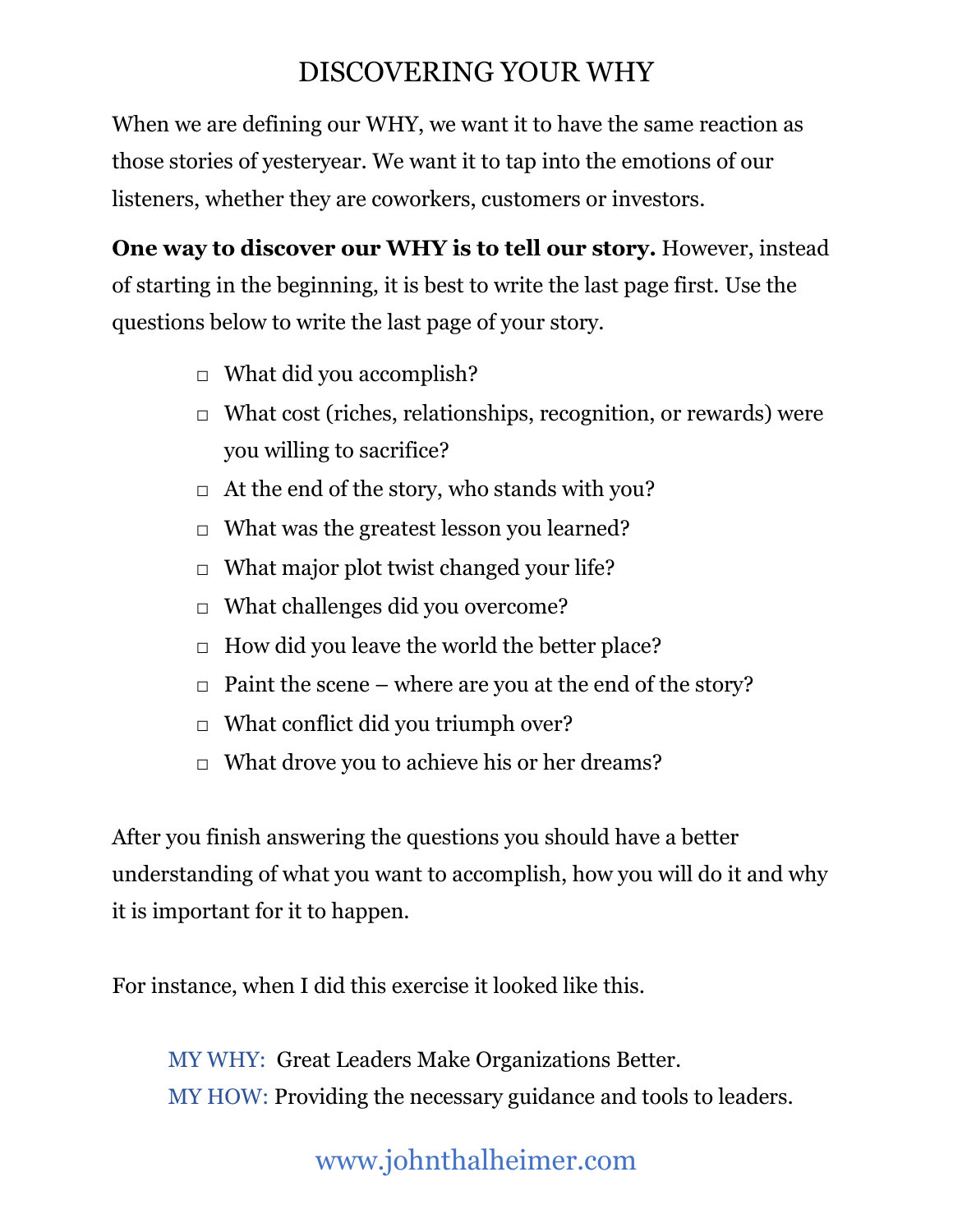MY WHAT: Executive Coaching, Leadership Workshops, Writing, Keynote Speaking

Your turn, what is your WHY: and how does it relate with your HOW and your WHAT.

| <b>MY WHY</b> |
|---------------|
|---------------|

MY HOW:

MY WHAT: \_\_\_\_\_\_\_\_\_\_\_\_\_\_\_\_\_\_\_\_\_\_\_\_\_\_\_\_\_\_\_\_

In doing my research, about defining our WHY, I came across this quote.

*Purpose is a definitive statement about the difference you are trying to make in the world.*

Does your WHY fit with in this above definition?

I recently read a book called, *"Why Should* 

*I Choose You? (In Seven Words or Less)."*

It asks us to define our purpose

differentiator in seven words. The authors,



Chamandy and Aber, believe that by forcing their clients to identify their purpose differentiator within seven words, it makes them focus on what is the most important to them. One example they used in the book was VHA Home Health Care's core proposition "More Independence." It not only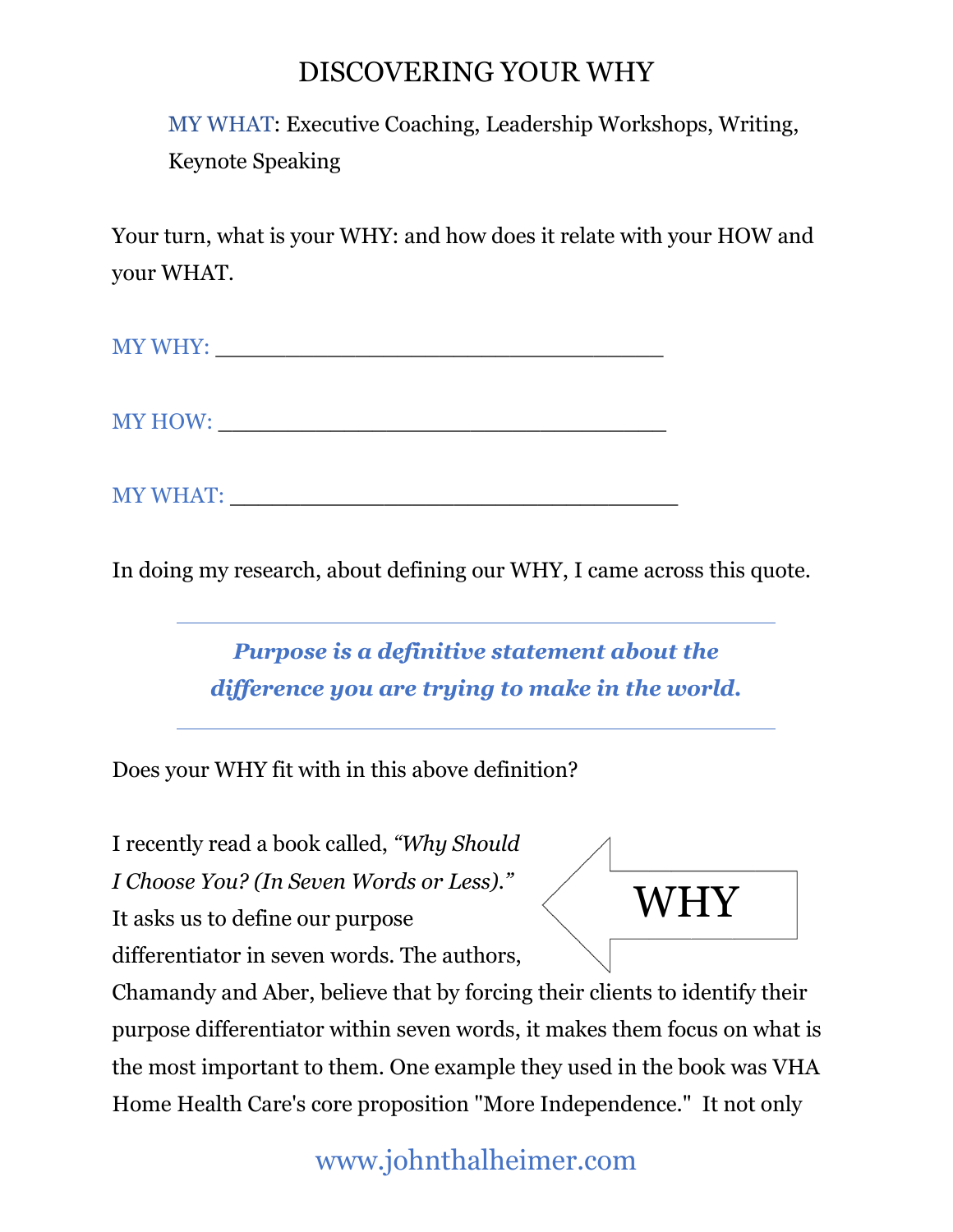works for their aging population but also works for their frontline employees giving them the freedom to make decisions and innovate.

When I finished reading the book, I attempted to do this for my business. And came up with the following: **A Better Guide to Leadership.** I don't think it is perfect and I probably need to continue working on it but it does complement my WHY: **Great Leaders Make Organizations Better.**

#### **It is your turn now, what is your purpose differentiator and can you write it in seven words or less.**

My Purpose Differentiator is \_\_\_\_\_\_\_\_\_\_\_\_\_\_\_\_\_\_\_\_\_\_\_\_\_\_\_\_\_\_\_



As The Leadership Guide, I help small business owners, entrepreneurs, corporate executives and first-time managers achieve better business results through coaching. One of the mistakes I find most leaders make is they try to go it alone. This behavior is due to many factors including believing

they have no choice *(they do),* trying to prove their worth *(they won't)* and not knowing guidance is available *(it is).* 

When we ask for guidance, we admit to ourselves that we want to get better. And for my clients, this can be very liberating. In my coaching, I specialize in improving successful leaders' behaviors so that they can achieve better